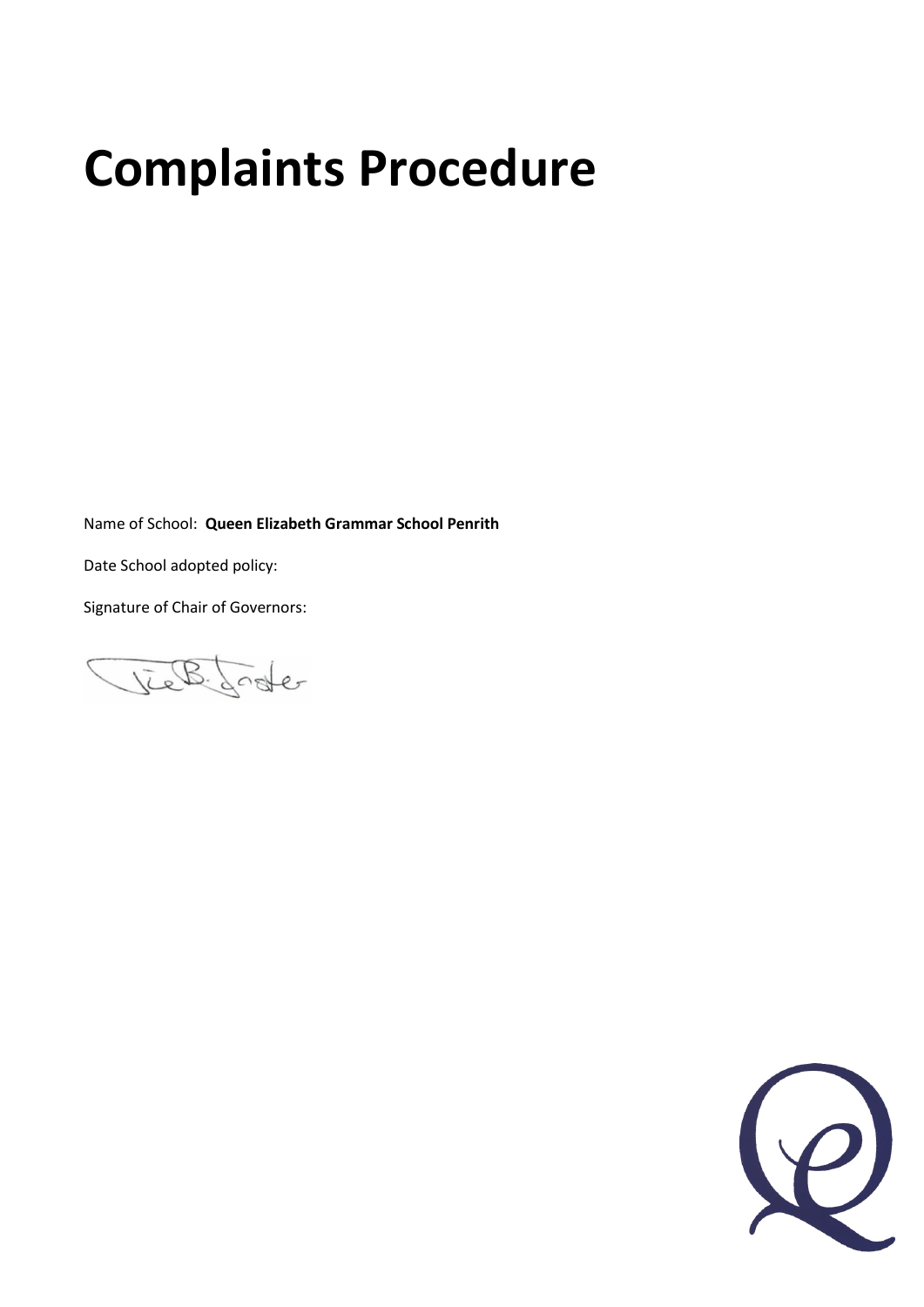## **Queen Elizabeth Grammar School Penrith**

### **Complaints Procedure**

- (1) If parents become concerned in any way about their child's education, it is important that they inform the school. As a first step they should discuss concerns with their child's subject teacher, form tutor or Head of Year.
- (2) If still concerned after talking with the teacher or Head of Year, a meeting can be arranged with Assistant Head, Mr Martin (for pastoral issues) or Deputy Head, Dr Mawson (for curriculum issues). The Deputy Head/Assistant Head will listen carefully to the concerns expressed by the parent and may need time to investigate the situation further. If further investigation is required, another meeting or telephone conversation will take place when the Deputy Head/Assistant Head will agree a way forward to resolve the concern. There will always be an emphasis on pupil, parent and school staff working in partnership to resolve difficulties.
- (3) Should the parents be dissatisfied about the way in which the matter has been handled or how it has been resolved they should write formally to the Headmaster who will give the matter further consideration and respond in writing within five school working days\*.
- (4) Should the parents continue to be dissatisfied, they should write to the Chair of Governors with a copy to the Headmaster. The Chair of Governors will carry out his/her own investigation and respond in writing within fifteen school working days\*. The Chair of Governors can be contacted via the Clerk to Governor[s clerk@qegs.cumbria.sch.uk.](mailto:clerk@qegs.cumbria.sch.uk)
- (5) Should the parents continue to be dissatisfied the parents can request a meeting with a panel of governors to consider the complaint. A complaint would not be heard by the full governing body but by a panel which would consist of three governors. A meeting would be called within fifteen school working days\* of the completion of stage (4) above. The parents would present their case to the panel and could be asked questions by the panel members or the Headmaster. The Headmaster, or his representative, would present the school's case and could be asked questions by the parents or panel. The meeting would end with the parents and Headmaster given the opportunity to sum up their respective cases. The panel would make its response in writing within five school working days\*.
- (6) If the parents remain dissatisfied and they believe that the governing body is acting unreasonably or is failing to carry out its statutory duties properly, once the above procedures have been followed, they can write to the Secretary of State for Education.
- (7) Anonymous complaints can be difficult to investigate because often more information is required to effectively address the problem so we encourage parents and pupils to enter into an open and honest dialogue with us. We are happy to meet with parents, pupils and members of our community who have concerns about any aspects of school life.

### (8) **Unreasonably persistent, abusive or harassing complainants and vexatious complaints**

The school expects anyone who wishes to raise problems with the school to:

- **treat all staff with courtesy and respect;**
- respect the needs of pupils and staff within the school;
- recognise the time constraints under which members of staff in schools work and allow the school a reasonable time to respond to a concern;